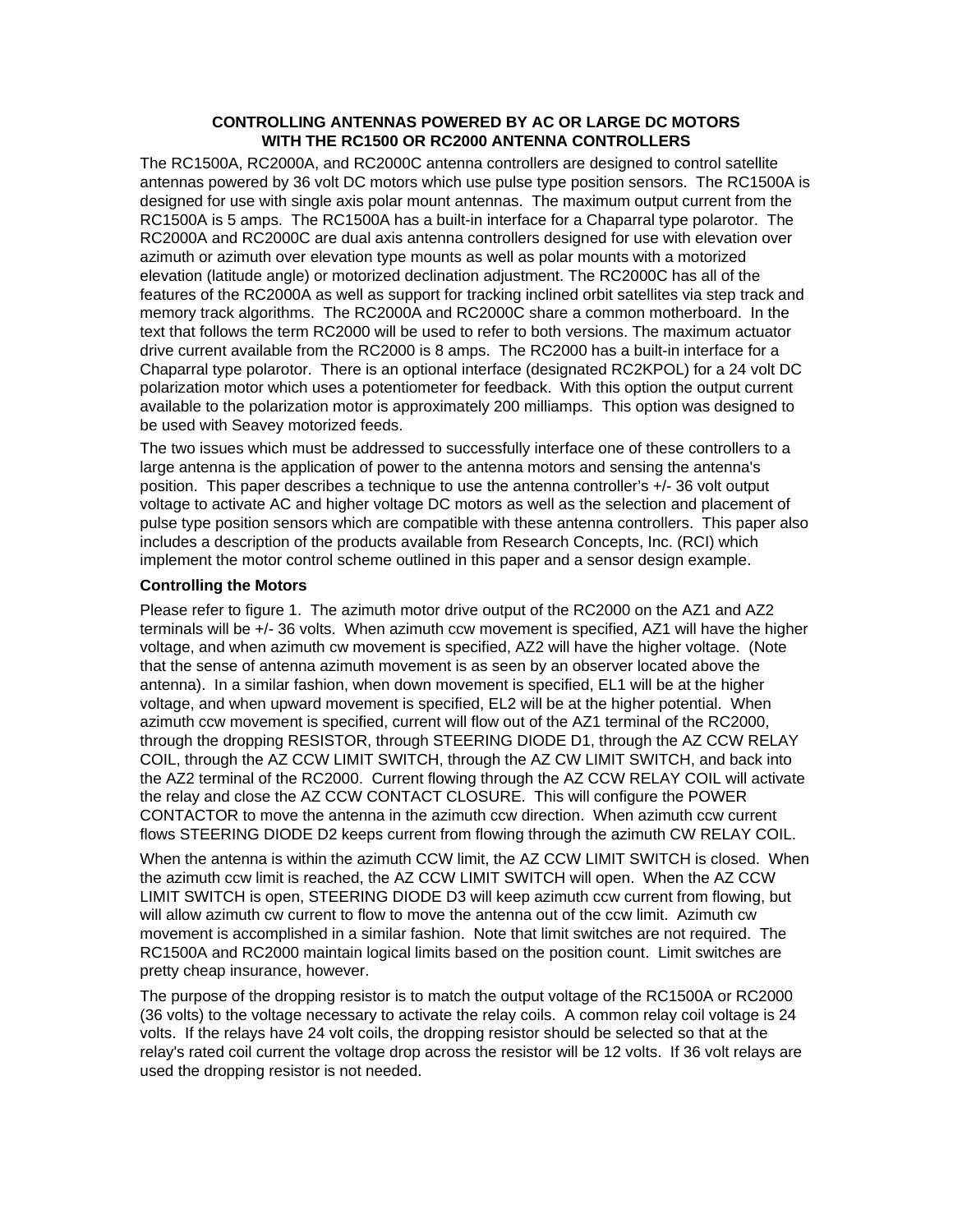A number of products are available from Research Concepts which implement the motor control scheme outline above. See the section below entitled Motor Control Interface Products for a description of these products.

Note that the scheme shown in Figure 1 does not support slow speed movement. With 36 volt motors, the RC1500 and RC2000 vary the motor speed by rapidly switching the 36 volt antenna drive signals off and on - which gives an average voltage of less than 36 volts. If this signal is applied to the circuit of Figure 1, the relays would chatter. On the RC2000, slow speed movement may be disabled by setting the azimuth and elevation slow speed codes to 254. On the RC1500, slow speed movement is disabled by setting the slow speed index to the highest possible value.

When controlling AC or large DC motors with either the RC1500 or RC2000, it may be necessary to change the controller's ANTI-REVERSAL DEADBAND, COAST, RETRY COUNT, and MAXIMUM POSITION ERROR parameters. These parameters control the movement of the antenna.



# Figure 1.

When the antenna has been moving in one direction, it must be allowed to come to a complete milliseconds between antenna movements in opposite directions. On the RC2000A the user may stop before it is commanded to move in the opposite direction, or position pulses may not be accumulated properly. The ANTI-REVERSAL DEADBAND specifies the minimum number of specify four deadbands, azimuth fast, azimuth slow, elevation fast, and elevation slow. For the RC2000C the user can specify two deadbands - az/el fast and az/el slow. When the circuit of Figure 1 is used, the fast and slow deadbands for a given axis should be set to the same value.

When the antenna is performing an automatic move to a target position, the antenna drive signals are released before the antenna reaches the target position. The idea is that the drive signals are released and the antenna coasts into position. The COAST parameters specify the number of position counts before a target position is reached where the drive signals are released. There are unique COAST parameters for each axis on the RC2000.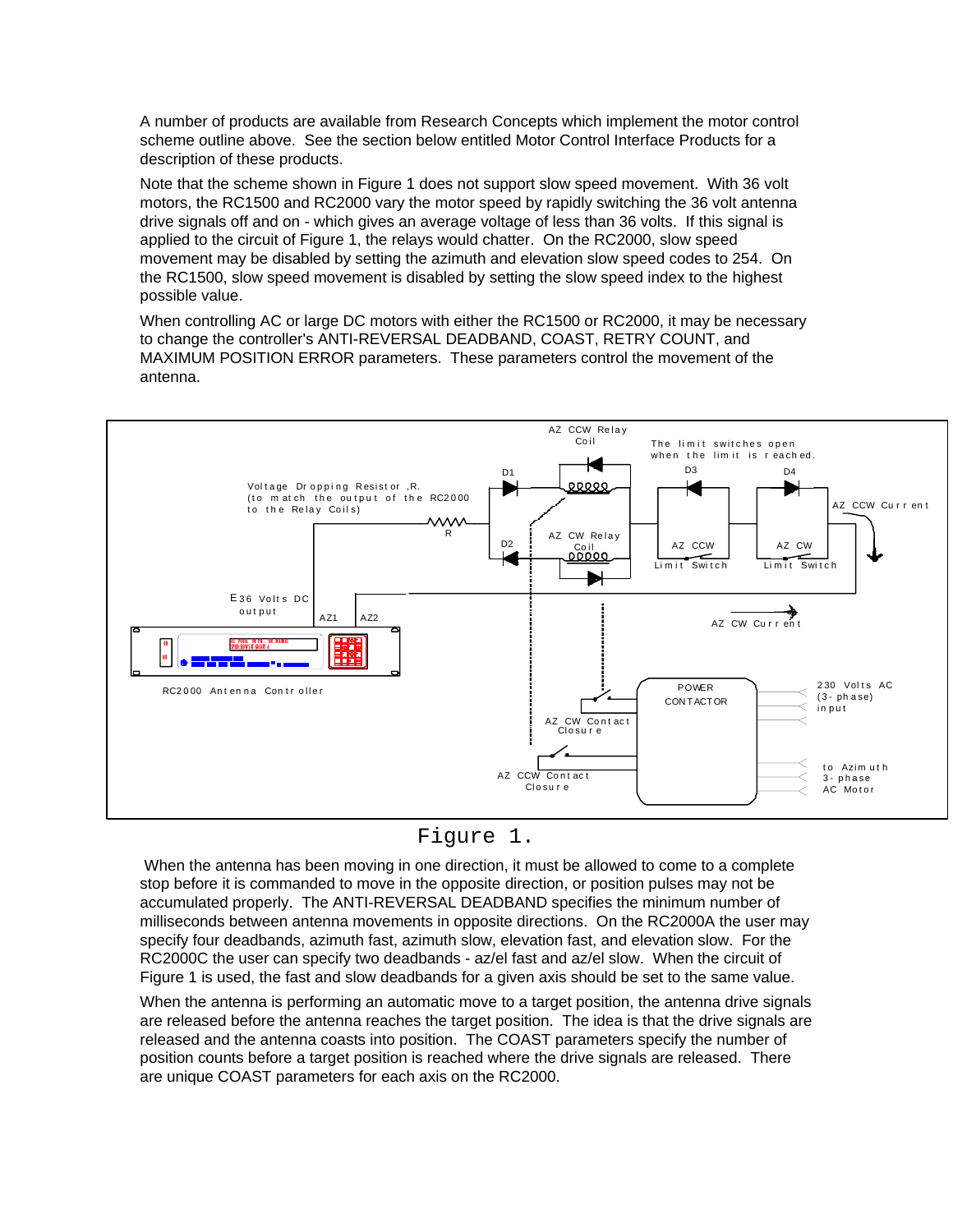When the antenna is performing an automatic move, the controller will make a number of attempts to hit the target position. The RETRY COUNT parameter specifies how many attempts the controller will make to reach the target position. The MAXIMUM POSITION ERROR parameter specifies the maximum allowable error about the target position. If the antenna comes to a stop within maximum position error counts of the target position, the controller will not attempt to make another move to get the antenna closer to the target position.

On the RC2000 these parameters may be set by the user via CONFIG mode. On the RC1500 these parameters are programmed into the controller's EPROM memory and can only be changed at the factory.

# **Polarization Control**

If the polarization is controlled with something other than a polarotor, an interface for a polarization motor is necessary. If control for a polarization motor is needed, use the RC2000 with the RC2KPOL option. For a single axis antenna this will mean that the elevation control capability of the RC2000 is not used. The polarization control can use a scheme similar to that used for the azimuth and elevation axis which employs relays and steering diodes. Note that the RC2KPOL option requires the use of a potentiometer for position sensing.

# **Motor Control Interface Products**

A number of products are available from RCI which implement the motor control scheme outlined above.

The 2K90INT is a board level product which implements azimuth, elevation, and polarization control circuits based on the method outlined in figure 1 above. The contact closures generated by the 2K90INT board are isolated from the antenna controller's control outputs and can be used to activate either contactors which control three phase AC motors or DC motors. When used with DC motor drive modules, the 2K90INT board supports a latching relay which allows a single DC motor drive module to power both the azimuth and elevation motors (not simultaneously). This allows for a lower cost installation.

The RC2K90INT-1 and RC2K90INT-2 interface boxes use the 2K90INT circuit board described above with a KBPB DC motor drive module manufactured by KB Electronics (ph: 954 346 4900) to power either 90 or 180 volt DC azimuth and elevation motors. The interface boxes are housed in NEMA 4 enclosures suitable for outdoor mounting. The RC2K90INT-1 interface box uses the latching relay feature described in the previous paragraph to allow a single KBPB DC motor drive module to control both the azimuth and elevation axis. With the RC2K90INT-1 simultaneous azimuth and elevation movement is not supported. The RC2K90INT-2 uses a pair of KBPB motor drive modules and supports simultaneous azimuth and elevation movement. With both interface boxes, the only support for polarization movement is a pair form C relay contact closures activated by steering diodes. These outputs can be used with a DC power supply to control a rotating feed powered by a DC motor if the drive output of the RC2KPOL daughterboard is not suitable for direct interface with the polarization motor.

A heater option is available for the RC2K90INT-1 and RC2K90INT-2 interface boxes that allows operation at temperatures to -45 C.

### **Position Sensor Interface**

The RC1500A and RC2000 antenna controllers require the use of single phase pulse type sensors to determine the position of the antenna. A pulse type sensor produces a rectangular shaped waveform as the antenna moves about the axis associated with the sensor. A quadrature pulse type sensor produces 2 rectangular waveforms, one being 90 degrees out of phase with the other. With a quadrature type pulse sensor it is possible to determine which way the antenna is moving. The RC1500A and RC2000 antenna controllers are not compatible with quadrature pulse sensors. Please see figure 2.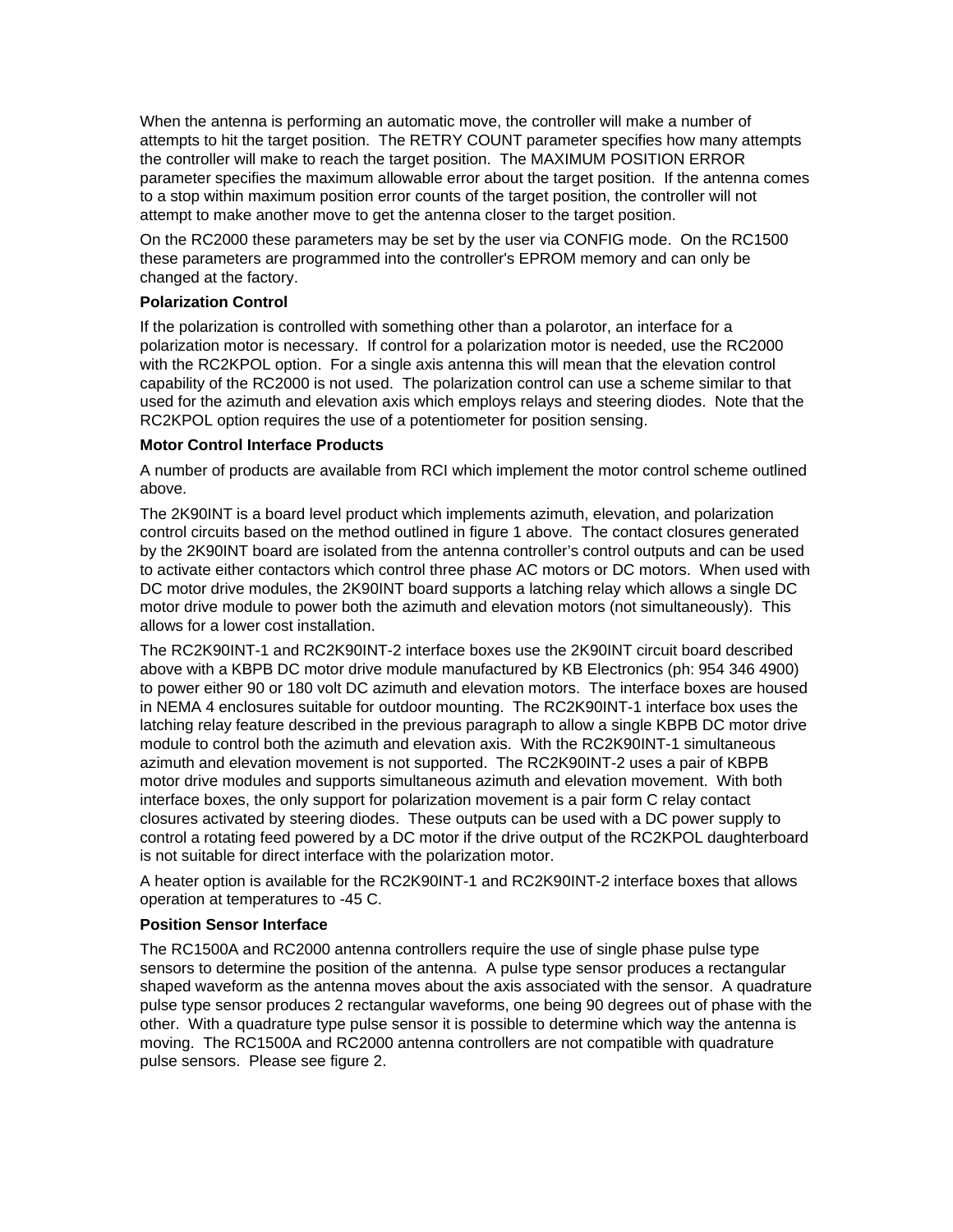

The RC1500A and RC2000 antenna controllers count the number of rising and falling edges of the waveform. The position count is decremented for azimuth ccw movement and incremented for azimuth cw movement. The waveform's high level should be 4.5 to 5.7 volts, and the low level should be 0.0 to 0.5 volts. The waveform's minimum high or low pulse duration should be at least 10 milliseconds. This means that pulses less than 10 milliseconds long may not be detected by the antenna controller. The maximum number of counts from the antenna's azimuth ccw limit to its azimuth cw limit should be less than 65000. Remember, each rising edge and each falling edge of the sensor's output waveform is a separate count.

Many large antennas use a sensor attached directly to each of the fundamental axis of the antenna. The sensor used may be a resolver, synchro, potentiometer, or a quadrature pulse encoder. A pulse type sensor attached to the fundamental axis of the antenna is not suitable for use with the RC1500A or RC2000 antenna controllers. The reason for this requires a bit of explanation.

When a rising or falling edge is detected on the antenna controller's sensor input, the antenna controller must determine whether to increment or decrement the position count. Since single phase pulse sensors are used, the antenna controller must determine which way the antenna was last commanded to move, and decrement or increment the count accordingly. With a pulse sensor connected directly to the antenna's fundamental axis, when the antenna vibrates back and forth due to wind, the pulse sensor produces a steady stream of pulses. The antenna controller will increment or decrement the count depending on which way the antenna was last commanded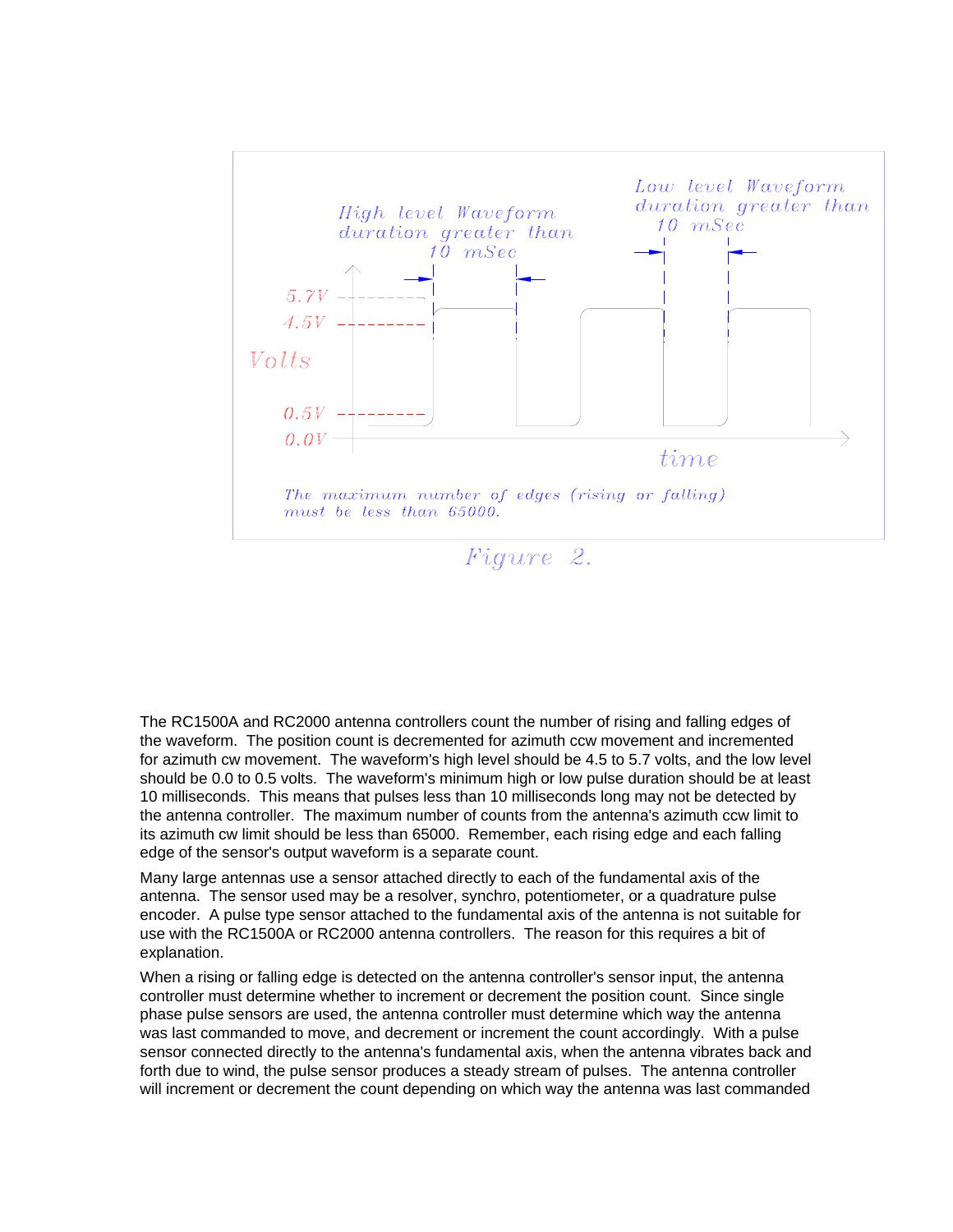to move. In reality the antenna is just vibrating in the wind and not really moving. The result of this is an error in the position count maintained by the antenna controller.

The antenna controllers are designed to work with 36 volt actuators. With these actuators the pulse sensor is connected directly to the motor. The motor typically drives either a worm or screw type gear, which will not allow forces applied to the antenna to cause rotation of the motor. Therefore, no false counts are recorded by the antenna controller.

On a large antenna, the solution to the sensor dilemma is to place a sensor on the output of the motor. Most motors attach to either gear reduction systems or linear actuators via a C56 type flange. There are pulse sensors which may be placed between the motor and the transmission at this flange. Remember that any pulse sensor used must conform to the requirements of the antenna controller, which are: 1) the total number of rising and falling edges must not exceed 65000, 2) the duration of the high and low segments of the waveform must be at least 10 milliseconds, 3) the high level of the waveform must be 4.5 to 5.7 volts, 4) the low level of the waveform must be 0.0 to 0.5 volts, and 5) sensor must be a zero speed type which will count rotation of the motor shaft at very low speed. Inductive pickup type sensors do not generally meet the last requirement.

A number of manufacturers make sensors which may be placed directly between the motor and the gear reducer of the sensor on the C56 flange. Powermation's #DTK056M1 (ph. 800 811 2691, www.powermation.com) and Dart's CF Series (ph. 317-873-5211, www.dartcontrols.com) are two examples. RCI resells the Powermation products. These sensors consist of a Hall effect pickup and a magnet wheel which attaches to the shaft of the motor via set screws. They are available with several different pulse per revolution characteristics. In most cases, a pulse sensor with a one pulse per revolution characteristic is appropriate. Both of these sensors increase the separation between the motor and the gear reducer or actuator by 0.750". In many cases the existing shaft coupling mechanism can accommodate this extra separation without modification.

Regardless of what types of sensors are used, the user must ensure that the five requirements outlined above for the sensor waveform are met. Some signal conditioning circuits may be required to meet the waveform high and low level specification. Note that there is a 5.7 volt supply available on the back of the antenna controller which is meant to be used with the polarotor. The maximum current draw from this supply should not exceed 200 milliamps. Also note that shielded cables are required to interface the antenna controller to the pulse sensors see the antenna controller manual for more information. Appropriate cables are available from RCI.

To insure that the pulse duration requirement is not violated, the user should consider the speed of the motor and the number of pulses produced by the sensor for each revolution of the motor. To determine the number of pulses per second, take the motor speed in revolutions per minute (rpm) and divide by 60 to get revolutions per second. Multiply this value by the number of pulses per revolution to obtain the number of pulses per second. To obtain the pulse duration in milliseconds, divide 500 by the number of pulses per second. Mathematically, this formula is...

PULSE\_DURATION (milliseconds) = 30000 / (RPM x PULSES\_PER REVOLUTION)

Here is an example:

 Motor Speed: 1750 rpm Pulse Sensor: 1 pulse per revolution

Pulse Duration =  $30000 / (1750 \times 1) = 17.14$  milliseconds

To make sure that the total sensor waveform edge count requirement is satisfied, the user must determine how many revolutions of the motor are required to move from the azimuth ccw limit to the azimuth cw limit (and from the down to the up limit) along with how many edges are produced for each revolution of the motor.

With the Powermation and Dart pulse sensors mentioned above, the user can select from the following the number of pulses per revolution: 1, 2, 15, or 60. The question comes up - how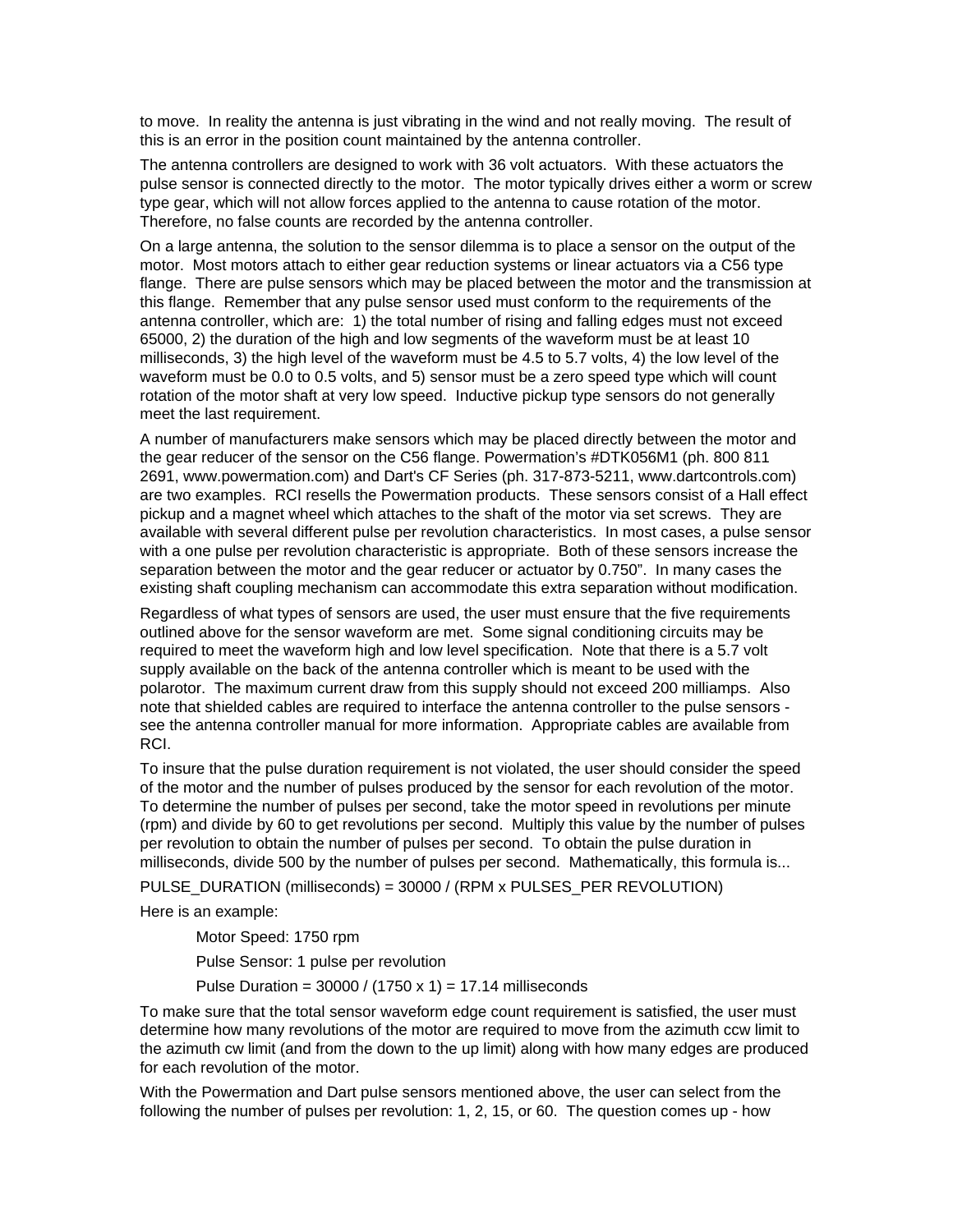many pulses per revolution are required? The number of pulses per revolution of the motor determines the resolution with which the antenna controller can position the antenna. In general, it is sufficient to have 10 position counts over the antenna's 3 dB beamwidth. Remember that the controller counts both the rising and falling edges of each position pulse.

See the section of this paper entitled Pulse Sensor Selection Design Example which gives a step by step design example for a 6.1 meter Ku band antenna.

#### **Pulse Sensor Selection Design Example**

Here is a design example for the azimuth axis of a 6.1 meter antenna (the calculation for the elevation axis is similar)...

Antenna Size: 6.1 meters

Operating Frequency: Ku Band (12 GHz)

Azimuth Motor RPM: 1750

Range of antenna azimuth movement: 100 degrees

From this information the 3 dB beamwidth of the antenna can be determined to be: 0.28 degrees

To determine the total number motor revolutions which occur when moving from the antenna's azimuth ccw limit to the antenna's cw limit and to get a rough idea of the number motor revolutions per each degree of movement determine the time that it takes for the antenna to move through a known angle.

For this case determine the time that it takes the antenna to move from limit to limit (100 degrees for this example): use 110 seconds for this example

Determine the total number of motor revolutions per second: 1750 rpm / 60 seconds = 29.16 revolutions per second.

Determine the number of motor revolutions required to move from limit to limit: 29.16 revolutions per second x 110 seconds = 3208 motor revolutions.

Choose a Powermation pulse sensor with a one pulse per revolution characteristic and check to make sure that the requirements outlined earlier are satisfied:

- The duration of the pulse high and low level waveforms is greater than 10 milliseconds,
- The total number of position counts encountered moving from limit to limit is less than 65000, and
- There are at least 10 position counts which occur as the antenna is moved across its 3 dB beamwidth.

Make sure that the total number of position counts when moving from limit to limit is less than 65000. This is easy. If there are 3208 motor revolutions, one pulse per revolution, and given the fact that the controller counts both the rising and falling edge of each position pulse the total number of position counts can be calculated to be:

3208 motor revolutions x 1 pulse per revolution x 2 edges per pulse = 6416 total position counts

This easily satisfies the requirement that there be less than 65000 total position counts.

Next make sure that the pulse waveform high and low duration is greater than 10 milliseconds. Use the formula given above: 30000 / (1750 RPM x 1 PULSE PER REVOLUTION) = 17.14 milliseconds per pulse. This satisfies the requirement that the pulse duration be greater than 10 milliseconds.

Next calculate the number of position counts which occur as the antenna moves over a 3 dB beamwidth. If there are 6416 position counts over 100 degrees, the number of position counts per degree is 6416 divided by 100 or 64.16 counts per degree. To calculate the number of position counts which occur as the antenna moves over its 3 dB beamwidth (0.28 degrees), multiply the 64.16 counts per degree by 0.28 degrees to obtain 17.96 position counts. This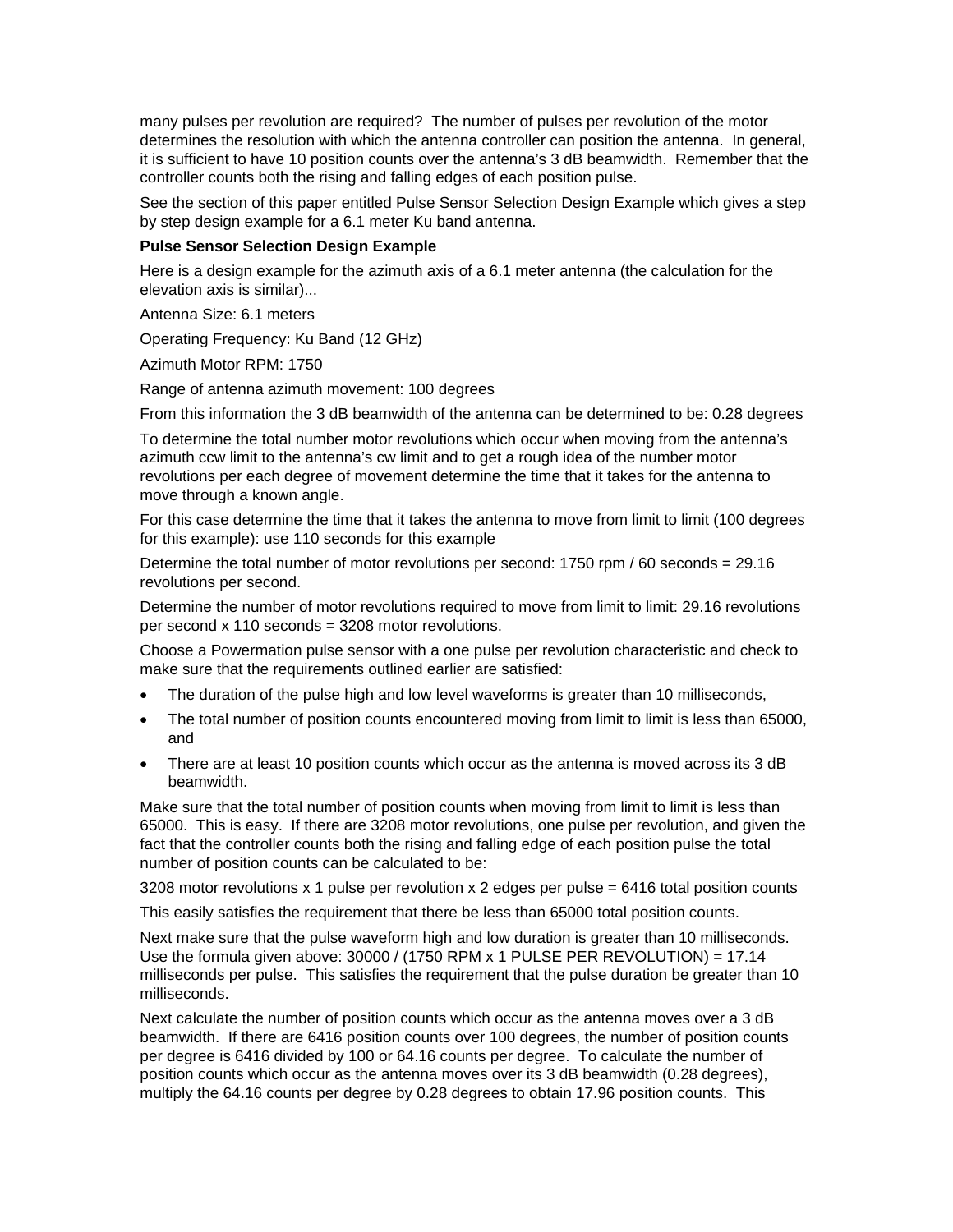satisfies the requirement that there be at least 10 position counts over the antenna's 3 dB beamwidth.

For more information please contact Research Concepts, Inc., 5420 Martindale, Shawnee, KS 66218-9680, USA, phone: (913) 422-0210, fax: (913) 422-0211, email: support@researchconcepts.com, web site: [www.researchconcepts.com](http://www.researchconcepts.com/)

#### Revision History

```
June 23, 2005 – source document BIGMOTOR_020901-mds.doc, modify info on 
powermation sensors, revise powermation cutsheet and append to this 
document. 
SMM
```